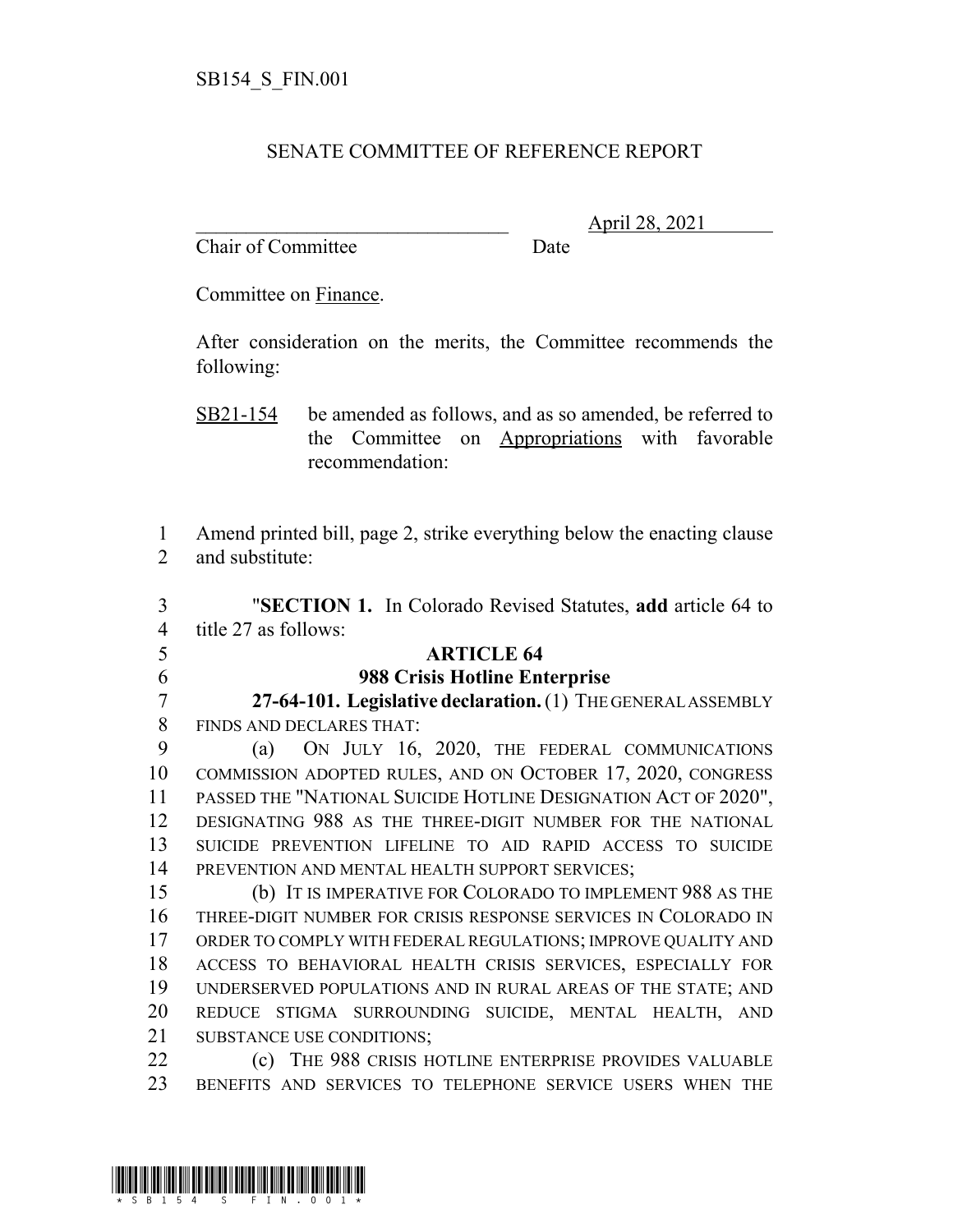ENTERPRISE FUNDS THE 988 CRISIS HOTLINE AND PROVIDES CRISIS OUTREACH, STABILIZATION, AND ACUTE CARE TO INDIVIDUALS CALLING THE 988 CRISIS HOTLINE FROM ANY JURISDICTION IN COLORADO TWENTY-FOUR HOURS A DAY, SEVEN DAYS A WEEK;

 (d) BY PROVIDING THE BENEFITS AND SERVICES SPECIFIED IN SUBSECTION (1)(c) OF THIS SECTION, THE 988 CRISIS HOTLINE ENTERPRISE ENGAGES IN AN ACTIVITY CONDUCTED IN THE PURSUIT OF A BENEFIT, GAIN, OR LIVELIHOOD, AND THEREFORE OPERATES AS A BUSINESS;

 (e) CONSISTENT WITH THE DETERMINATION OF THE COLORADO SUPREME COURT IN *NICHOLL V. E-470 PUBLIC HIGHWAY AUTHORITY*, 896 P.2d 859 (COLO. 1995), THAT THE POWER TO IMPOSE TAXES IS INCONSISTENT WITH ENTERPRISE STATUS UNDER SECTION 20 OF ARTICLE 13 X OF THE STATE CONSTITUTION, IT IS THE CONCLUSION OF THE GENERAL ASSEMBLY THAT THE CHARGES IMPOSED BY THE ENTERPRISE IS A FEE, NOT A TAX, BECAUSE THE CHARGES ARE IMPOSED FOR THE SPECIFIC PURPOSE OF ALLOWING THE ENTERPRISE TO DEFRAY THE COSTS OF PROVIDING THE 17 BENEFITS AND SERVICES SPECIFIED IN SUBSECTION (1)(c) OF THIS SECTION TO TELEPHONE SERVICE USERS AND THE CHARGES ARE IMPOSED AT RATES THAT ARE REASONABLY CALCULATED BASED ON THE COST OF THE SERVICES RECEIVED BY TELEPHONE SERVICE USERS;

 (f) SO LONG AS THE 988 CRISIS HOTLINE ENTERPRISE QUALIFIES AS 22 AN ENTERPRISE FOR PURPOSES OF SECTION 20 OF ARTICLE X OF THE STATE CONSTITUTION, THE REVENUE FROM THE CHARGES IMPOSED BY THE ENTERPRISE ARE NOT STATE FISCAL YEAR SPENDING, AS DEFINED IN SECTION 24-77-102 (17), OR STATE REVENUES, AS DEFINED IN SECTION 24-77-103.6 (6)(c), AND DO NOT COUNT AGAINST EITHER THE STATE 27 FISCAL YEAR SPENDING LIMIT IMPOSED BY SECTION 20 ARTICLE X OF THE STATE CONSTITUTION OR THE EXCESS STATE REVENUES CAP, AS DEFINED 29 IN SECTION 24-77-103.6 (6)(b)(I); AND

 (g) NO OTHER ENTERPRISE CREATED SIMULTANEOUSLY OR WITHIN THE PRECEDING FIVE YEARS SERVES PRIMARILY THE SAME PURPOSE AS THE 988 CRISIS HOTLINE ENTERPRISE AND THE 988 CRISIS HOTLINE ENTERPRISE WILL GENERATE REVENUE FROM CHARGES OF LESS THAN ONE HUNDRED MILLION DOLLARS TOTAL IN ITS FIRST FIVE FISCAL YEARS. ACCORDINGLY, THE CREATION OF THE 988 CRISIS HOTLINE ENTERPRISE DOES NOT REQUIRE VOTER APPROVAL PURSUANT TO SECTION 24-77-108.

 **27-64-102. Definitions.** AS USED IN THIS ARTICLE 64, UNLESS THE CONTEXT OTHERWISE REQUIRES:

 (1) "988 CRISIS HOTLINE" MEANS A STATE-IDENTIFIED HOTLINE PARTICIPATING IN THE NATIONAL SUICIDE PREVENTION LIFELINE NETWORK TO RESPOND TO STATEWIDE OR REGIONAL BEHAVIORAL HEALTH CRISIS

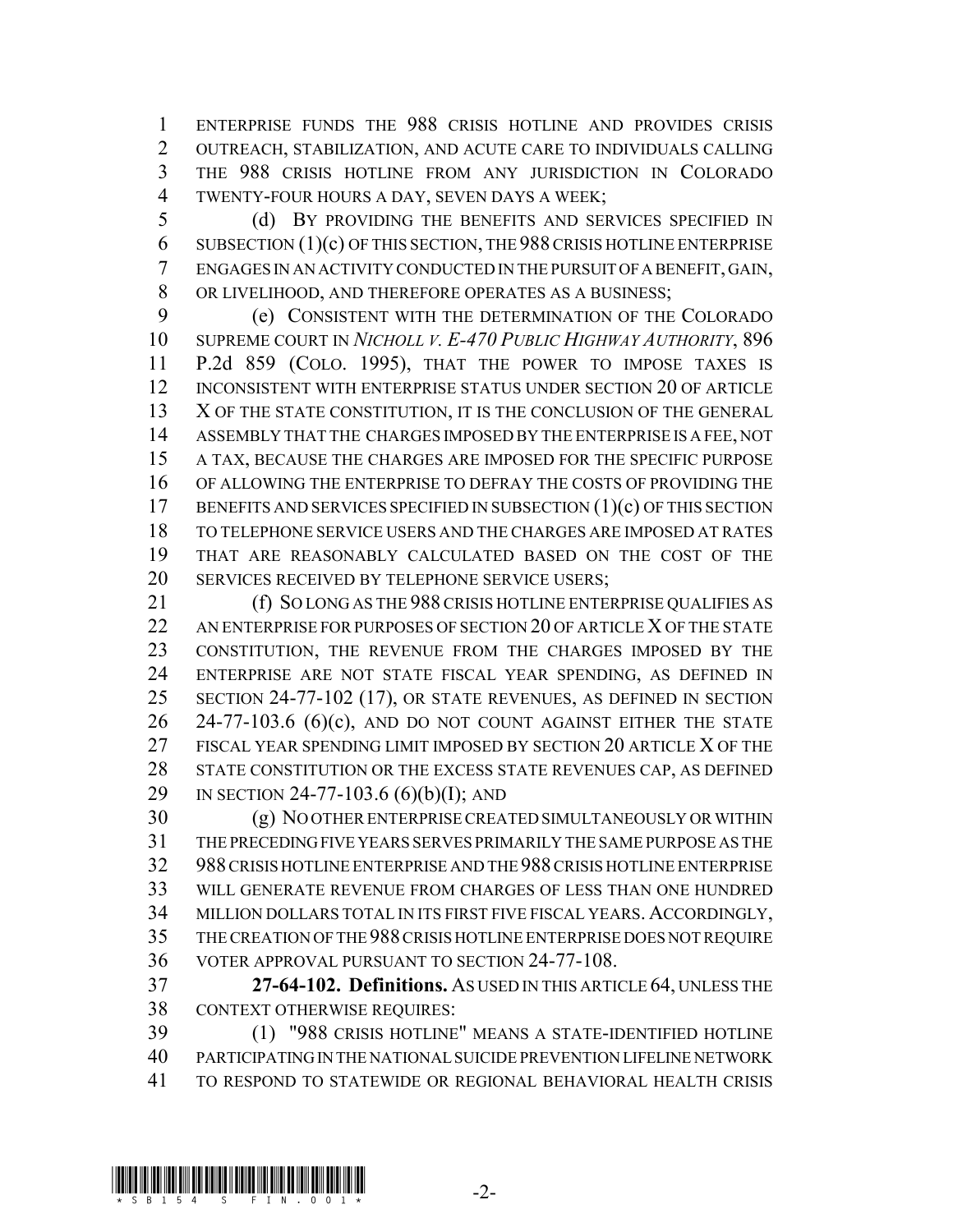CALLS.

 (2) "CHARGE" MEANS THE 988 SURCHARGE IMPOSED BY THE ENTERPRISE PURSUANT TO SECTION 27-64-103 (4)(a) AND THE PREPAID WIRELESS 988 CHARGE IMPOSED BY THE ENTERPRISE PURSUANT TO SECTION 27-64-103 (4)(b).

 (3) "ENTERPRISE" MEANS THE 988 CRISIS HOTLINE ENTERPRISE CREATED IN SECTION 27-64-103.

 (4) "NATIONAL SUICIDE PREVENTION LIFELINE" MEANS A NATIONAL NETWORK OF LOCAL CRISIS CENTERS MAINTAINED BY THE FEDERAL SUBSTANCE ABUSE AND MENTAL HEALTH SERVICES ADMINISTRATION THAT PROVIDES FREE AND CONFIDENTIAL EMOTIONAL SUPPORT TO PEOPLE IN SUICIDAL CRISIS OR EMOTIONAL DISTRESS TWENTY-FOUR HOURS A DAY, SEVEN DAYS A WEEK.

 (5) "VETERANS CRISIS LINE" MEANS THE VETERANS CRISIS LINE MAINTAINED BY THE UNITED STATES DEPARTMENT OF VETERANS AFFAIRS. **27-64-103. 988 crisis hotline enterprise - creation - powers and duties.** (1) THERE IS CREATED IN THE DEPARTMENT OF HUMAN SERVICES THE 988 CRISIS HOTLINE ENTERPRISE. THE ENTERPRISE IS AND OPERATES AS A GOVERNMENT-OWNED BUSINESS WITHIN THE DEPARTMENT OF HUMAN SERVICES FOR THE BUSINESS PURPOSE OF IMPOSING CHARGES PURSUANT 21 TO SUBSECTIONS (4)(a) AND (4)(b) OF THIS SECTION, AND UTILIZING THE CHARGES' REVENUE TO FUND THE 988 CRISIS HOTLINE AND PROVIDE CRISIS OUTREACH, STABILIZATION, AND ACUTE CARE TO INDIVIDUALS CALLING THE 988 CRISIS HOTLINE. THE ENTERPRISE EXERCISES ITS POWER AND PERFORMS ITS DUTIES AS IF THE SAME WERE TRANSFERRED BY A **TYPE 1** TRANSFER, AS DEFINED IN SECTION 24-1-105, TO THE STATE DEPARTMENT.

 (2) THE ENTERPRISE CONSTITUTES AN ENTERPRISE FOR PURPOSES 28 OF SECTION 20 OF ARTICLE X OF THE STATE CONSTITUTION SO LONG AS IT RETAINS THE AUTHORITY TO ISSUE REVENUE BONDS AND RECEIVES LESS THAN TEN PERCENT OF ITS TOTAL REVENUES IN GRANTS FROM ALL COLORADO STATE AND LOCAL GOVERNMENTS COMBINED. SO LONG AS IT CONSTITUTES AN ENTERPRISE PURSUANT TO THIS SUBSECTION (2), THE ENTERPRISE IS NOT SUBJECT TO SECTION 20 OF ARTICLE X OF THE STATE CONSTITUTION.

 (3) THE ENTERPRISE IS GOVERNED BY A BOARD OF DIRECTORS APPOINTED BY THE GOVERNOR.

(4) THE ENTERPRISE'S PRIMARY POWERS AND DUTIES ARE TO:

 (a) EFFECTIVE JANUARY 1, 2022, IMPOSE A 988 SURCHARGE ON SERVICE USERS, AS DEFINED IN SECTION 40-17.5-101 (13), IN AN AMOUNT TO BE ESTABLISHED ANNUALLY BY THE ENTERPRISE, IN COLLABORATION WITH THE PUBLIC UTILITIES COMMISSION, BUT NOT TO EXCEED THIRTY

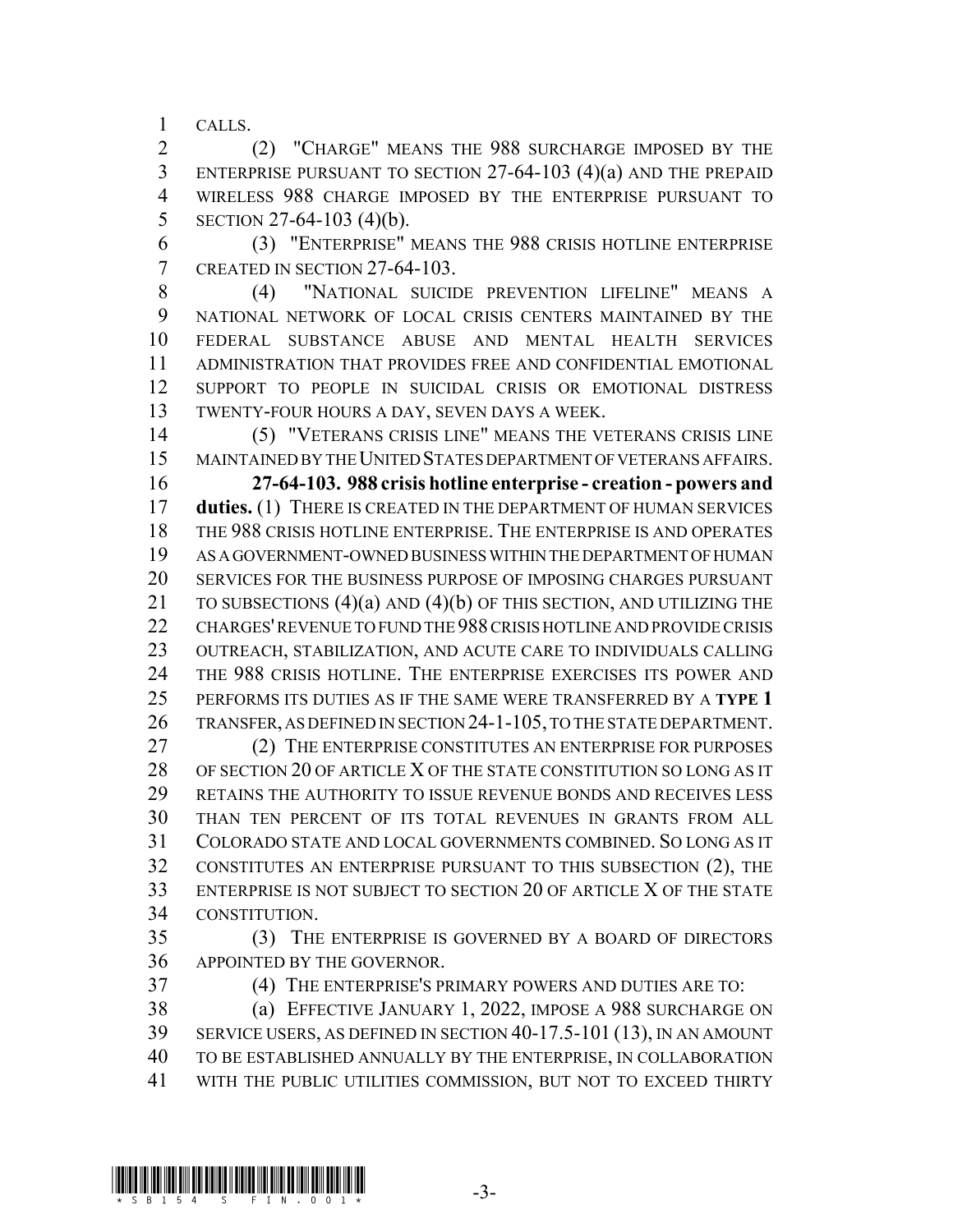CENTS PER MONTH PER 988 ACCESS CONNECTION, AS DEFINED IN SECTION 40-17.5-101 (2). ON OR BEFORE OCTOBER 1, 2021, AND ON OR BEFORE OCTOBER 1 OF EACH YEAR THEREAFTER, THE ENTERPRISE, IN COLLABORATION WITH THE PUBLIC UTILITIES COMMISSION, SHALL ESTABLISH THE AMOUNT OF THE SURCHARGE FOR THE NEXT CALENDAR YEAR. THE AMOUNT OF THE SURCHARGE MUST BE REASONABLY CALCULATED BASED ON THE COST OF THE SERVICES RECEIVED BY TELEPHONE SERVICE USERS. THE AMOUNT OF THE SURCHARGE IMPOSED PER 988 ACCESS CONNECTION MUST BE UNIFORM, REGARDLESS OF THE TECHNOLOGY USED TO PROVIDE THE 988 ACCESS CONNECTION.

 (b) EFFECTIVE JANUARY 1, 2022, IMPOSE A PREPAID WIRELESS 988 CHARGE ON EACH RETAIL TRANSACTION, AS DEFINED IN SECTION 40-17.5-104 (1)(d), IN AN AMOUNT TO BE ESTABLISHED ANNUALLY BY THE ENTERPRISE, IN COLLABORATION WITH THE PUBLIC UTILITIES COMMISSION, BUT NOT TO EXCEED THIRTY CENTS PER EACH RETAIL TRANSACTION IN WHICH PREPAID WIRELESS SERVICE IS PURCHASED IN COLORADO. ON OR 17 BEFORE OCTOBER 1, 2021, AND ON OR BEFORE OCTOBER 1 OF EACH YEAR THEREAFTER, THE ENTERPRISE, IN COLLABORATION WITH THE PUBLIC UTILITIES COMMISSION, SHALL ESTABLISH THE AMOUNT OF THE CHARGE FOR THE NEXT CALENDAR YEAR. THE AMOUNT OF THE CHARGE MUST BE REASONABLY CALCULATED TO MEET THE NEEDS OF THE ENTERPRISE.

**(c)** AS REQUIRED BY SUBSECTION (5) OF THIS SECTION, FUND THE 988 CRISIS HOTLINE TO PROVIDE INTERVENTION SERVICES AND CRISIS CARE COORDINATION TO INDIVIDUALS CALLING THE 988 CRISIS HOTLINE;

 (d) (I) ENGAGE THE SERVICES OF THIRD PARTIES SERVING AS CRISIS VENDORS TO PROVIDE CRISIS OUTREACH, STABILIZATION, ACUTE CARE, 27 AND MARKETING FOR THE 988 CRISIS HOTLINE:

28 (II) ENTER INTO ANY OTHER CONTRACTS NECESSARY FOR PROFESSIONAL AND TECHNICAL ASSISTANCE AND ADVICE AND TO SUPPLY OTHER SERVICES RELATED TO THE CONDUCT OF THE AFFAIRS OF THE ENTERPRISE, WITHOUT REGARD TO THE "PROCUREMENT CODE", ARTICLES 101 TO 112 OF TITLE 24.

 (III) THE DEPARTMENT OF HUMAN SERVICES SHALL PROVIDE OFFICE SPACE AND ADMINISTRATIVE STAFF TO THE ENTERPRISE PURSUANT TO A CONTRACT ENTERED INTO PURSUANT TO SUBSECTION (4)(d)(II) OF THIS SECTION.

 (e) BY RESOLUTION, AUTHORIZE AND ISSUE REVENUE BONDS THAT ARE PAYABLE ONLY FROM THE MONEY IN THE 988 CRISIS HOTLINE CASH FUND CREATED IN SECTION 27-64-104; AND

 (f) ADOPT, AMEND, OR REPEAL POLICIES FOR THE REGULATION OF ITS AFFAIRS AND THE CONDUCT OF ITS BUSINESS CONSISTENT WITH THIS

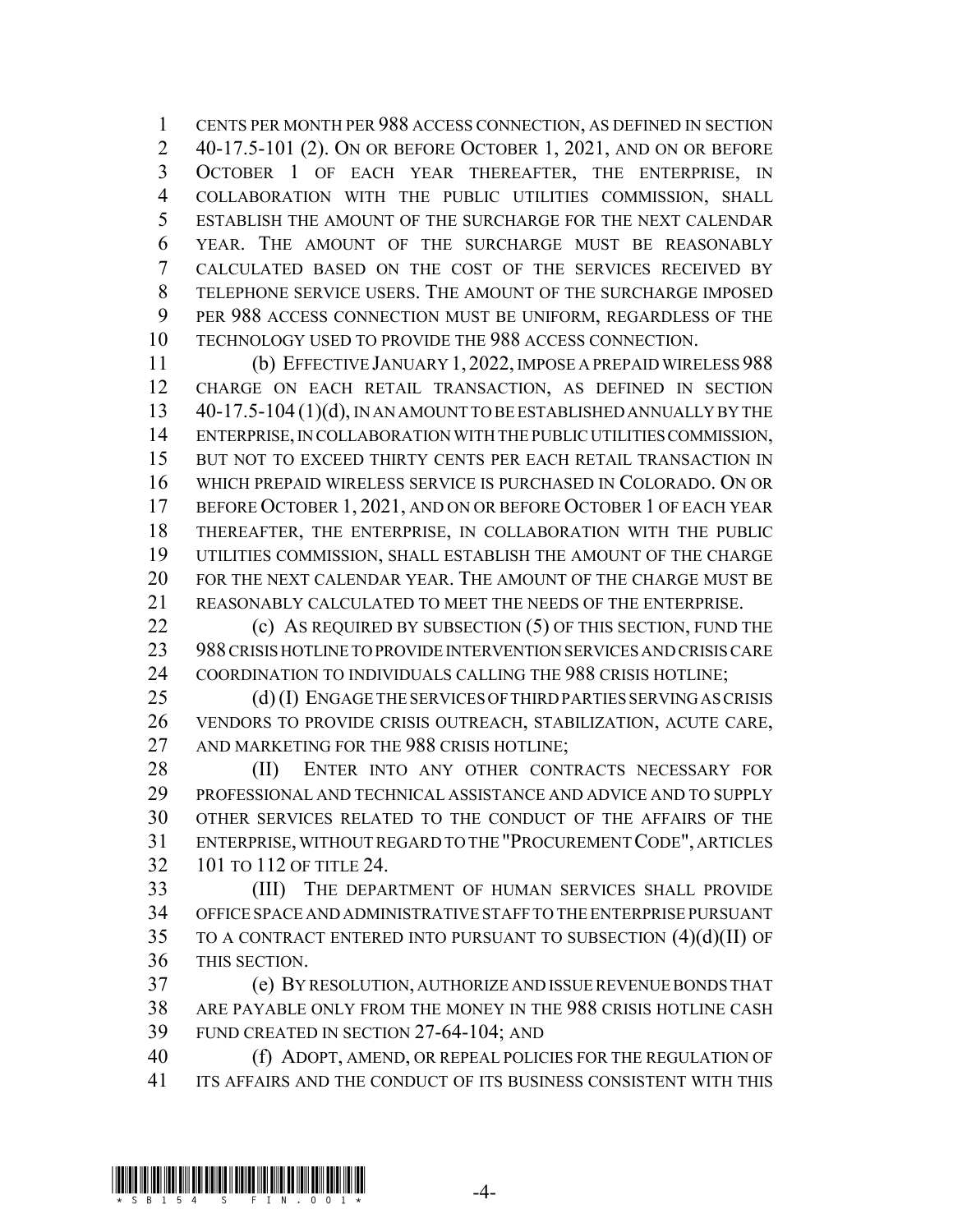SECTION.

 (5) (a) ON OR BEFORE JULY 1, 2022, THE ENTERPRISE SHALL FUND A NONPROFIT ORGANIZATION TO OPERATE THE 988 CRISIS HOTLINE AND PROVIDE INTERVENTION SERVICES AND CRISIS CARE COORDINATION TO INDIVIDUALS CALLING THE 988 CRISIS HOTLINE FROM ANY JURISDICTION WITHIN COLORADO TWENTY-FOUR HOURS A DAY, SEVEN DAYS A WEEK.

(b) THE NONPROFIT ORGANIZATION SHALL:

8 (I) HAVE AN ACTIVE AGREEMENT WITH THE ADMINISTRATOR OF THE NATIONAL SUICIDE PREVENTION LIFELINE FOR PARTICIPATION WITHIN 10 THE NETWORK;

 (II) MEET THE NATIONAL SUICIDE PREVENTION LIFELINE REQUIREMENTS AND BEST PRACTICE GUIDELINES FOR OPERATIONAL AND CLINICAL STANDARDS;

 (III) MEET THE NATIONAL SUICIDE PREVENTION LIFELINE REQUIREMENTS FOR SERVING HIGH-RISK AND SPECIALIZED POPULATIONS; (IV) DEPLOY MOBILE RESPONSE UNITS AND CO-RESPONDER PROGRAMS THAT ARE PART OF THE BEHAVIORAL HEALTH CRISIS RESPONSE SYSTEM, CREATED PURSUANT TO SECTION 27-60-103, AND COORDINATE ACCESS TO CRISIS WALK-IN CENTERS, AS APPROPRIATE; AND

 (V) PROVIDE FOLLOW-UP SERVICES TO INDIVIDUALS ACCESSING 21 THE 988 CRISIS HOTLINE.

**(6) THE ENTERPRISE SHALL COLLABORATE WITH THE NATIONAL**  SUICIDE PREVENTION LIFELINE AND THE VETERANS CRISIS LINE FOR THE PURPOSE OF ENSURING CONSISTENT PUBLIC MESSAGING ABOUT THE 988 CRISIS HOTLINE CENTER AND AVAILABLE SERVICES.

 (7) THE ENTERPRISE SHALL CONSIDER RECOMMENDATIONS FROM THE STATE'S 988 PLANNING COMMITTEE TO DETERMINE HOW THE 988 CRISIS HOTLINE WILL INTERACT WITH THE TWENTY-FOUR-HOUR TELEPHONE CRISIS SERVICES ESTABLISHED IN SECTION 27-60-103 (1)(b)(I). (8) THE ENTERPRISE IS SUBJECT TO THE OPEN MEETINGS PROVISIONS OF THE "COLORADO SUNSHINE ACT OF 1972", CONTAINED IN PART 4 OF ARTICLE 6 OF TITLE 24, AND THE "COLORADO OPEN RECORDS ACT", PART 2 OF ARTICLE 72 OF TITLE 24.

 (9) FOR PURPOSES OF THE "COLORADO OPEN RECORDS ACT", PART 2 OF ARTICLE 72 OF TITLE 24, AND EXCEPT AS MAY OTHERWISE BE PROVIDED BY FEDERAL LAW OR REGULATION OR STATE LAW, THE RECORDS OF THE ENTERPRISE ARE PUBLIC RECORDS, AS DEFINED IN SECTION 24-72-202 (6), REGARDLESS OF WHETHER THE ENTERPRISE RECEIVES LESS THAN TEN PERCENT OF ITS TOTAL ANNUAL REVENUE IN GRANTS, AS DEFINED IN SECTION 24-77-102 (7), FROM ALL COLORADO STATE AND LOCAL GOVERNMENTS COMBINED.

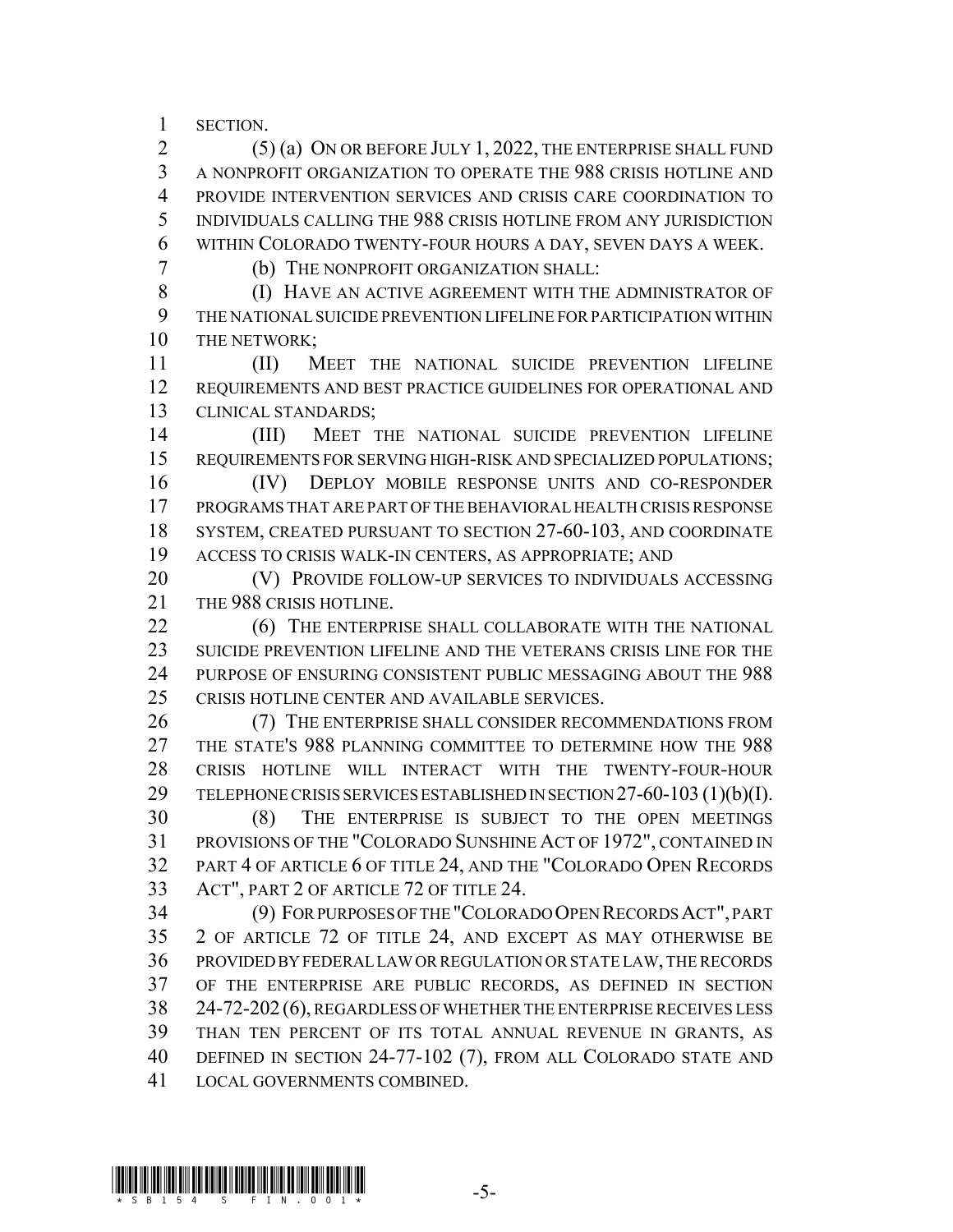(10) THE ENTERPRISE IS A PUBLIC ENTITY FOR PURPOSES OF PART 2 2 OF ARTICLE 57 OF TITLE 11.

 **27-64-104. 988 crisis hotline cash fund - creation.** (1) THE 988 CRISIS HOTLINE CASH FUND, REFERRED TO IN THIS SECTION AS THE "FUND", IS CREATED IN THE STATE TREASURY. THE FUND CONSISTS OF MONEY CREDITED TO THE FUND IN ACCORDANCE WITH ARTICLE 17.5 OF TITLE 40.

 (2) THE STATE TREASURER SHALL CREDIT ALL INTEREST AND INCOME DERIVED FROM THE DEPOSIT AND INVESTMENT OF MONEY IN THE FUND TO THE FUND.

 (3) SUBJECT TO ANNUAL APPROPRIATION BY THE GENERAL ASSEMBLY, THE ENTERPRISE MAY EXPEND MONEY FROM THE FUND FOR 12 THE PURPOSES OUTLINED IN SECTION 27-64-103  $(4)(c)$  AND  $(4)(d)$ .

 (4) THE BOARD MAY SEEK, ACCEPT, AND EXPEND GIFTS, GRANTS, OR DONATIONS FROM PRIVATE OR PUBLIC SOURCES FOR THE PURPOSES OF THIS SECTION, SO LONG AS THE COMBINATION OF GRANTS FROM STATE AND LOCAL GOVERNMENTS IS LESS THAN TEN PERCENT OF THE ENTERPRISE'S TOTAL ANNUAL REVENUE.

 **27-64-105. Reports.** (1) BEGINNING JANUARY 1,2023, AND EACH JANUARY 1 THEREAFTER, THE DEPARTMENT OF HUMAN SERVICES SHALL: **(a) SUBMIT INFORMATION ABOUT THE USAGE OF THE 988 CRISIS** HOTLINE AND SERVICES PROVIDED TO THE FEDERAL SUBSTANCE ABUSE

 AND MENTAL HEALTH SERVICES ADMINISTRATION AND INFORMATION ABOUT THE EXPENDITURES OF THE 988 CRISIS HOTLINE CASH FUND TO THE FEDERAL COMMUNICATIONS COMMISSION; AND

 (b) REPORT PROGRESS ON THE IMPLEMENTATION OF THE 988 CRISIS HOTLINE, INCLUDING THE USAGE OF THE 988 CRISIS HOTLINE, THE SERVICES PROVIDED, AND THE DEPOSITS AND EXPENDITURES FROM THE 988 CRISIS HOTLINE CASH FUND AS PART OF ITS "STATE MEASUREMENT FOR ACCOUNTABLE, RESPONSIVE, AND TRANSPARENT (SMART) GOVERNMENT ACT" HEARING REQUIRED BY SECTION 2-7-203.

 **SECTION 2.** In Colorado Revised Statutes, **add** article 17.5 to title 40 as follows:

## **ARTICLE 17.5**

## **988 Surcharge and Prepaid Wireless 988 Charge for the 988 Crisis Hotline**

 **40-17.5-101. Definitions.** AS USED IN THIS ARTICLE 17.5, UNLESS THE CONTEXT OTHERWISE REQUIRES:

 (1) "988" MEANS THE THREE-DIGIT ABBREVIATED DIALING CODE USED TO REPORT A BEHAVIORAL HEALTH CRISIS.

 (2) "988 ACCESS CONNECTION" MEANS ANY COMMUNICATIONS SERVICE INCLUDING WIRELINE, WIRELESS CELLULAR, INTERCONNECTED

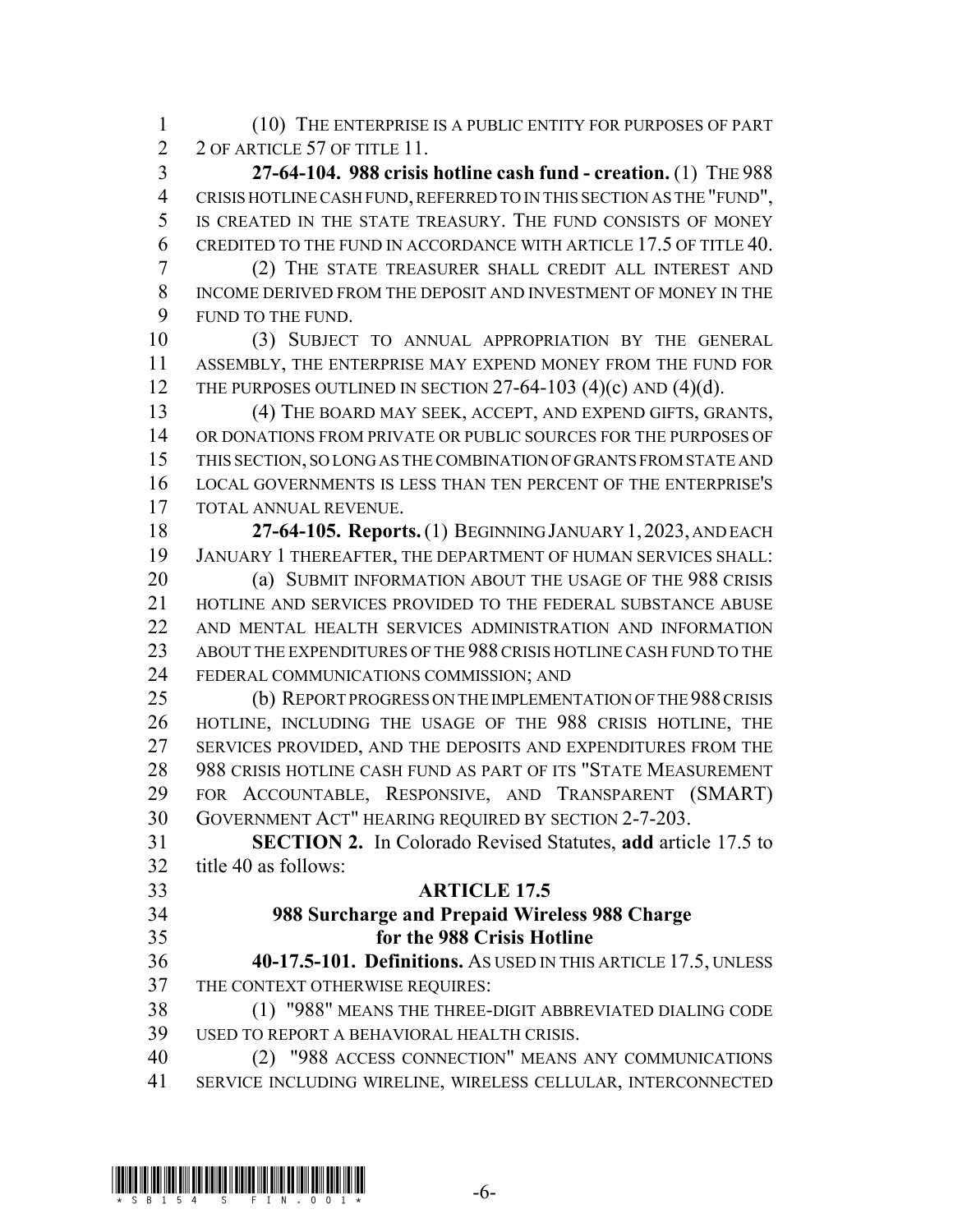VOICE OVER INTERNET PROTOCOL , OR SATELLITE IN WHICH CONNECTIONS ARE ENABLED, CONFIGURED, OR CAPABLE OF MAKING 988 CALLS. "988 ACCESS CONNECTION" DOES NOT INCLUDE FACILITIES-BASED BROADBAND SERVICES. THE NUMBER OF 988 ACCESS CONNECTIONS IS DETERMINED BY THE CONFIGURED CAPACITY FOR SIMULTANEOUS OUTBOUND CALLING.FOR EXAMPLE, FOR A DIGITAL SIGNAL-1 (DS-1) LEVEL SERVICE OR EQUIVALENT THAT IS CHANNELIZED AND SPLIT INTO SEPARATE CHANNELS FOR VOICE COMMUNICATIONS, THE NUMBER OF 988 ACCESS CONNECTIONS WOULD BE EQUAL TO THE NUMBER OF CHANNELS CAPABLE OF MAKING SIMULTANEOUS CALLS.

 (3) "988 CRISIS HOTLINE ENTERPRISE" OR "ENTERPRISE" MEANS 12 THE 988 CRISIS HOTLINE ENTERPRISE CREATED IN SECTION 27-64-103.

 (4) "988 SURCHARGE" OR "SURCHARGE" MEANS THE 988 SURCHARGE IMPOSED BY THE 988 CRISIS HOTLINE ENTERPRISE PURSUANT TO SECTION 27-64-103 (4)(a).

 (5) "COMMISSION" OR "PUBLIC UTILITIES COMMISSION" MEANS THE PUBLIC UTILITIES COMMISSION OF THE STATE OF COLORADO CREATED IN SECTION 40-2-101.

 (6) "CONSUMER" MEANS A PERSON WHO PURCHASES PREPAID WIRELESS TELECOMMUNICATIONS SERVICE IN A RETAIL TRANSACTION.

(7) "DEPARTMENT" MEANS THE DEPARTMENT OF REVENUE.

**(8) "PERSON" MEANS ANY INDIVIDUAL; FIRM; PARTNERSHIP;**  COPARTNERSHIP; JOINT VENTURE; ASSOCIATION; COOPERATIVE ORGANIZATION; CORPORATION, EITHER MUNICIPAL OR PRIVATE AND ORGANIZED FOR PROFIT OR NOT; GOVERNMENTAL AGENCY; STATE; COUNTY OR CITY AND COUNTY; POLITICAL SUBDIVISION; STATE DEPARTMENT; COMMISSION; BOARD; OR BUREAU, FRATERNAL ORGANIZATION, NONPROFIT ORGANIZATION, ESTATE, TRUST, BUSINESS OR COMMON LAW TRUST, RECEIVER, ASSIGNEE FOR THE BENEFIT OF CREDITORS, TRUSTEE, OR TRUSTEE IN BANKRUPTCY; OR ANY OTHER SERVICE USER.

 (9) "PREPAID WIRELESS 988 CHARGE" OR "CHARGE" MEANS THE CHARGE IMPOSED BY THE 988 CRISIS HOTLINE ENTERPRISE PURSUANT TO SECTION 27-64-103 (4)(b).

 (10) "RETAIL TRANSACTION" MEANS THE PURCHASE OF PREPAID WIRELESS TELECOMMUNICATIONS SERVICE FROM A SELLER FOR ANY PURPOSE OTHER THAN RESALE.

 (11) "SELLER" MEANS A PERSON WHO SELLS PREPAID WIRELESS TELECOMMUNICATIONS SERVICES TO ANOTHER PERSON.

 (12) "SERVICE SUPPLIER" MEANS A PERSON PROVIDING 988 ACCESS CONNECTIONS TO ANY SERVICE USER IN THE STATE, EITHER DIRECTLY OR

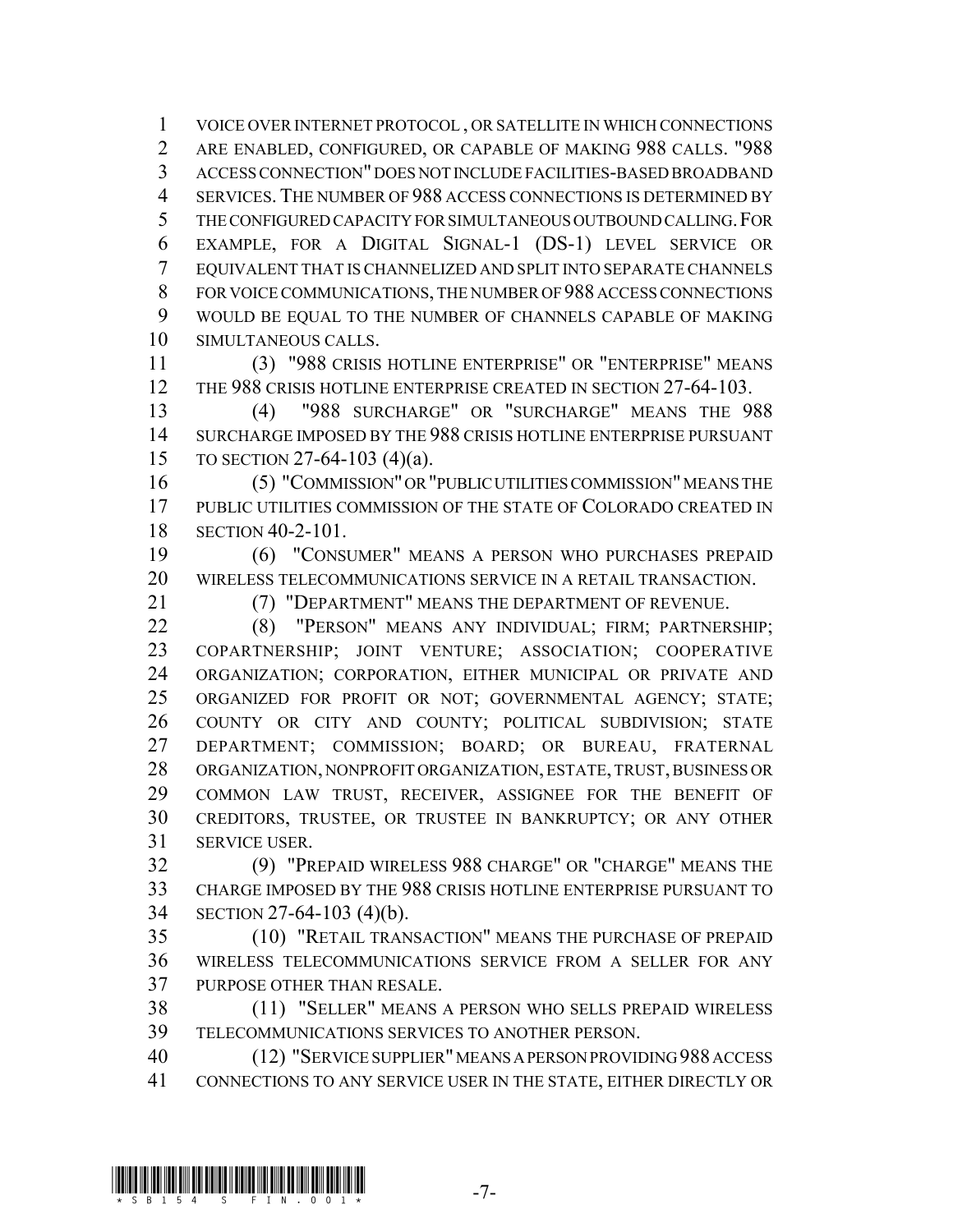BY RESALE.

 (13) "SERVICE USER" MEANS A PERSON WHO IS PROVIDED A 988 ACCESS CONNECTION IN THE STATE.

 **40-17.5-102. 988 surcharge - collection - rules.** (1) THE COMMISSION SHALL COLLECT, ON BEHALF OF THE 988 CRISIS HOTLINE ENTERPRISE, THE 988 SURCHARGE IMPOSED BY THE ENTERPRISE PURSUANT TO SECTION 27-64-103 (4)(a) TO FUND THE ENTERPRISE.THE COMMISSION SHALL COLLABORATE WITH THE ENTERPRISE TO ESTABLISH THE AMOUNT OF THE SURCHARGE FOR THE NEXT CALENDAR YEAR.

 (2) EACH SERVICE SUPPLIER SHALL COLLECT THE SURCHARGE FROM ITS SERVICE USERS. THE SURCHARGE IS THE LIABILITY OF THE SERVICE USER AND NOT OF THE SERVICE SUPPLIER; EXCEPT THAT THE SERVICE SUPPLIER IS LIABLE TO REMIT ALL SURCHARGES THAT THE 14 SERVICE SUPPLIER COLLECTS FROM SERVICE USERS.

 (3) (a) THE SERVICE SUPPLIER SHALL REMIT THE COLLECTED SURCHARGES TO THE COMMISSION ON A MONTHLY BASIS IN A MANNER ESTABLISHED BY THE COMMISSION. THE COMMISSION SHALL ESTABLISH REMITTANCE PROCEDURES BY RULE. A SERVICE SUPPLIER IS SUBJECT TO THE PENALTIES AND PROCEDURES IN SECTION 40-17.5-103 FOR THE FAILURE TO COLLECT OR CORRECTLY REMIT A SURCHARGE IN ACCORDANCE WITH THIS SECTION.

 (b) A SERVICE SUPPLIER MAY DEDUCT AND RETAIN ONE PERCENT OF THE SURCHARGES THAT ARE COLLECTED BY THE SERVICE SUPPLIER 24 FROM ITS SERVICE USERS.

 (c) (I) THE STATE TREASURER SHALL CREDIT THE SURCHARGE COLLECTIONS REMITTED TO THE COMMISSION PURSUANT TO SUBSECTION (3)(a) OF THIS SECTION TO THE 988 CRISIS HOTLINE CASH FUND CREATED IN SECTION 27-64-104. ANY SURCHARGE TRANSMITTED TO THE STATE TREASURER THAT IS COLLECTED ON BEHALF OF THE 988 CRISIS HOTLINE ENTERPRISE IS EXCLUDED FROM STATE FISCAL YEAR SPENDING.

 (II) THE COMMISSION MAY RETAIN UP TO FOUR PERCENT OF THE COLLECTED SURCHARGES NECESSARY TO REIMBURSE THE COMMISSION FOR ITS DIRECT AND INDIRECT COSTS OF ADMINISTERING THE COLLECTION AND REMITTANCE OF SURCHARGES FOR THE 988 CRISIS HOTLINE, INCLUDING COSTS RELATED TO CONDUCTING AUDITS OF SERVICE SUPPLIERS IN ACCORDANCE WITH SECTION 40-17.5-103.

 (4) THE SURCHARGE IMPOSED BY THE ENTERPRISE PURSUANT TO SECTION 27-64-103 (4)(a) IS THE ONLY DIRECT 988 FUNDING OBLIGATION IMPOSED UPON SERVICE USERS IN THE STATE. NO TAX, FEE, SURCHARGE, OR OTHER CHARGE TO FUND THE 988 CRISIS HOTLINE IS IMPOSED BY THE STATE, ANY POLITICAL SUBDIVISION OF THE STATE, OR ANY

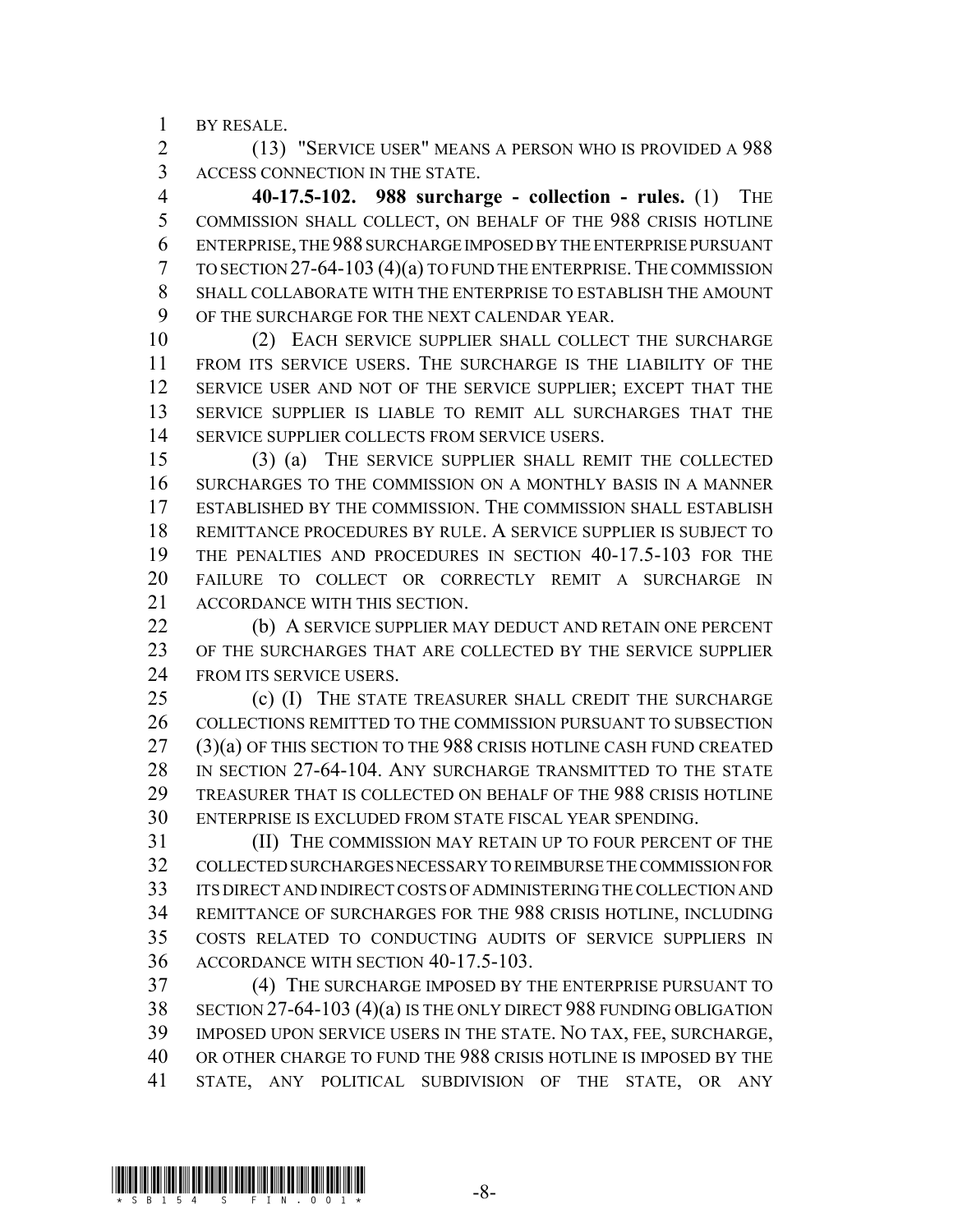INTERGOVERNMENTAL AGENCY UPON A SELLER OR CONSUMER WITH RESPECT TO THE SALE, PURCHASE, USE, OR PROVISION OF 988 ACCESS CONNECTION IN THE STATE.

 (5) THIS SECTION DOES NOT APPLY TO PREPAID WIRELESS TELECOMMUNICATIONS SERVICES.

 **40-17.5-103. Remittance of surcharges - incorrect or delinquent reports - penalties - administrative fees - rules.** (1) EVERY SERVICE SUPPLIER SHALL COLLECT THE 988 SURCHARGE BY THE 988 CRISIS 9 HOTLINE ENTERPRISE PURSUANT TO SECTION 27-64-103 (4)(a) FROM ITS SERVICE USERS.

 (2) THE DUTY TO COLLECT OR REMIT THE 988 SURCHARGE COMMENCES ON JANUARY 1, 2022.THE 988 SURCHARGE MUST BE STATED SEPARATELY OR ON THE SAME LINE ITEM AS THE 911 SURCHARGE CREATED IN SECTION 29-11-102.3. THE REVENUES COLLECTED FROM THE 988 AND 911 SURCHARGES MUST NOT BE COMBINED IN ANY WAY AND MUST BE COLLECTED AND REMITTED TO THE COMMISSION SEPARATELY.

 (3) A SERVICE SUPPLIER IS LIABLE ONLY FOR THE 988 SURCHARGE COLLECTED PURSUANT TO THIS ARTICLE 17.5 UNTIL IT IS REMITTED TO THE COMMISSION. THE AMOUNT REMITTED BY THE SERVICE SUPPLIER MUST REFLECT THE ACTUAL COLLECTIONS BASED ON THE ACTUAL 988 ACCESS CONNECTIONS BILLED.

22 (4) A SERVICE SUPPLIER SHALL REMIT THE 988 SURCHARGE IN ACCORDANCE WITH SECTION 40-17.5-102 AND RULES ADOPTED BY THE COMMISSION.

 (5) (a) THE SERVICE SUPPLIER SHALL MAINTAIN A RECORD OF THE AMOUNT OF EACH 988 SURCHARGE COLLECTED AND REMITTED BY SERVICE USER ADDRESS FOR A PERIOD OF THREE YEARS AFTER THE TIME THE CHARGE WAS COLLECTED AND REMITTED.

29 (b) IF A SERVICE SUPPLIER FAILS TO TIMELY FILE A REPORT AND REMIT THE 988 SURCHARGE AS REQUIRED BY THIS SECTION, OR IF A SERVICE SUPPLIER FILES AN INCORRECT REPORT OR FAILS TO REMIT THE CORRECT AMOUNT, THE COMMISSION SHALL ESTIMATE THE AMOUNT OF THE REMITTANCE DUE FOR THE PERIOD OR PERIODS FOR WHICH THE SERVICE SUPPLIER IS DELINQUENT. THE COMMISSION SHALL MAKE THE ESTIMATE BASED UPON THE INFORMATION AVAILABLE. THE COMMISSION SHALL COMPUTE AND ASSESS A PENALTY EQUAL TO FIFTEEN PERCENT OF THE ESTIMATE OF THE DELINQUENT AMOUNT, AND SHALL ASSESS INTEREST ON THE DELINQUENT CHARGES AT THE RATE OF ONE PERCENT EACH MONTH FROM THE DATE WHEN DUE UNTIL THE DATE PAID.

 (c) EXCEPT AS PROVIDED IN THIS SECTION AND UNLESS SUCH TIME 41 IS EXTENDED BY AGREEMENT PURSUANT TO SUBSECTION (5)(d) OF THIS

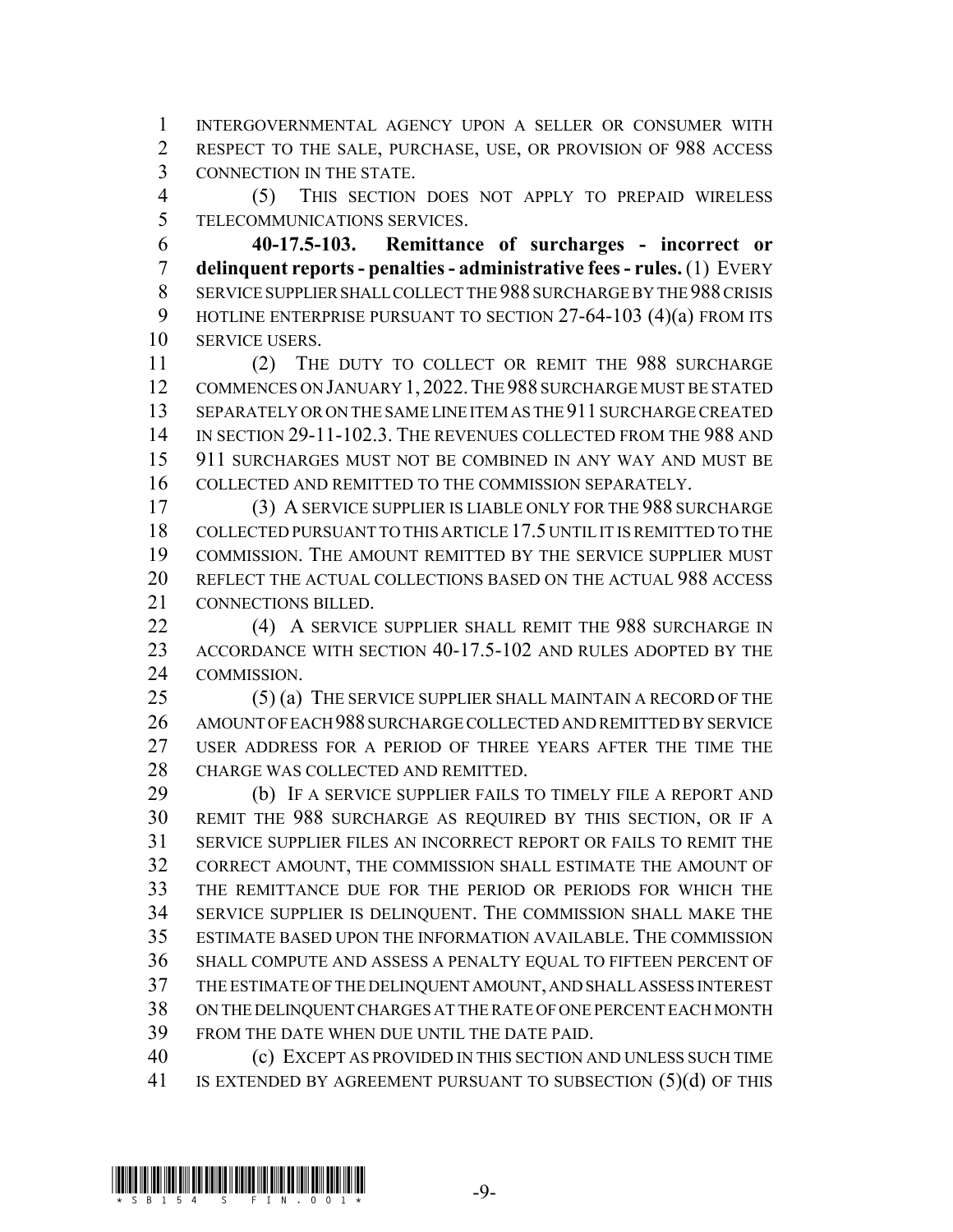SECTION, THE AMOUNT OF A DELINQUENT REMITTANCE AND THE PENALTY 2 AND INTEREST OWED PURSUANT TO SUBSECTION (5)(b) OF THIS SECTION, OTHER THAN INTEREST ACCRUING THEREAFTER, MUST BE ASSESSED WITHIN THREE YEARS AFTER THE DATE THE INCORRECT REPORT WAS FILED OR THE DELINQUENT REPORT WAS TO BE FILED. THE COMMISSION SHALL NOT FILE A NOTICE OF LIEN, ISSUE A DISTRAINT WARRANT, INSTITUTE A SUIT FOR COLLECTION, OR TAKE OTHER ACTION TO COLLECT THE AMOUNT AFTER THE EXPIRATION OF SUCH PERIOD UNLESS THE COMMISSION ISSUES A NOTICE OF ASSESSMENT FOR THE AMOUNT WITHIN SUCH PERIOD OR 10 WITHIN AN EXTENDED PERIOD PURSUANT TO SUBSECTION (5)(d) OF THIS SECTION.

 (d) IF, BEFORE THE EXPIRATION OF THE TIME PRESCRIBED FOR THE ASSESSMENT OF DELINQUENT AMOUNTS IN SUBSECTION (5)(c) OF THIS 14 SECTION, THE COMMISSION AND THE SERVICE SUPPLIER CONSENT IN WRITING TO AN ASSESSMENT AFTER SUCH TIME, THE AMOUNT 16 CALCULATED IN ACCORDANCE WITH SUBSECTION (5)(b) OF THIS SECTION MAY BE ASSESSED AT ANY TIME PRIOR TO THE EXPIRATION OF THE PERIOD AGREED UPON. THE PERIOD AGREED UPON MAY BE EXTENDED BY SUBSEQUENT AGREEMENTS IN WRITING MADE BEFORE THE EXPIRATION OF THE PERIOD PREVIOUSLY AGREED UPON.THE COMMISSION MAY FILE A LIEN AGAINST THE PROPERTY OF THE SERVICE SUPPLIER FOR UP TO ONE YEAR AFTER THE EXPIRATION OF ANY SUCH PERIOD, UNLESS OTHERWISE 23 SPECIFICALLY PROVIDED IN THIS ARTICLE 17.5.

 (e) THE COMMISSION MAY CONDUCT AN AUDIT OF A SERVICE SUPPLIER'S BOOKS AND RECORDS CONCERNING THE COLLECTION AND REMITTANCE OF THE CHARGES AUTHORIZED BY THIS ARTICLE 17.5. A PUBLIC INSPECTION OF THE AUDIT AND OF DOCUMENTS REVIEWED IN THE AUDIT IS SUBJECT TO SECTION 24-72-204.THE COMMISSION IS RESPONSIBLE FOR EXPENSES THE COMMISSION MAY INCUR TO CONDUCT THE AUDIT. IN CONNECTION WITH AUDITS PERFORMED, SERVICE SUPPLIERS SHALL MAKE RELEVANT RECORDS AVAILABLE TO THE AUDITORS AT NO CHARGE. THE COMMISSION SHALL PROMULGATE RULES GOVERNING THE AUDIT AND APPEAL PROCEDURES.

 (f) THE COMMISSION SHALL DEPOSIT ANY PENALTIES OR INTEREST IN THE 988 CRISIS HOTLINE CASH FUND CREATED IN SECTION 27-64-104.

 **40-17.5-104. Prepaid wireless 988 charge - collection - rules.** (1) (a) THE SELLER SHALL COLLECT, ON BEHALF OF THE 988 CRISIS HOTLINE ENTERPRISE, THE PREPAID WIRELESS 988 CHARGE IMPOSED BY THE ENTERPRISE PURSUANT TO SECTION 27-64-103 (4)(b) FROM THE CONSUMER ON EACH RETAIL TRANSACTION OCCURRING IN THE STATE.THE AMOUNT OF THE PREPAID WIRELESS 988 CHARGE SHALL BE EITHER

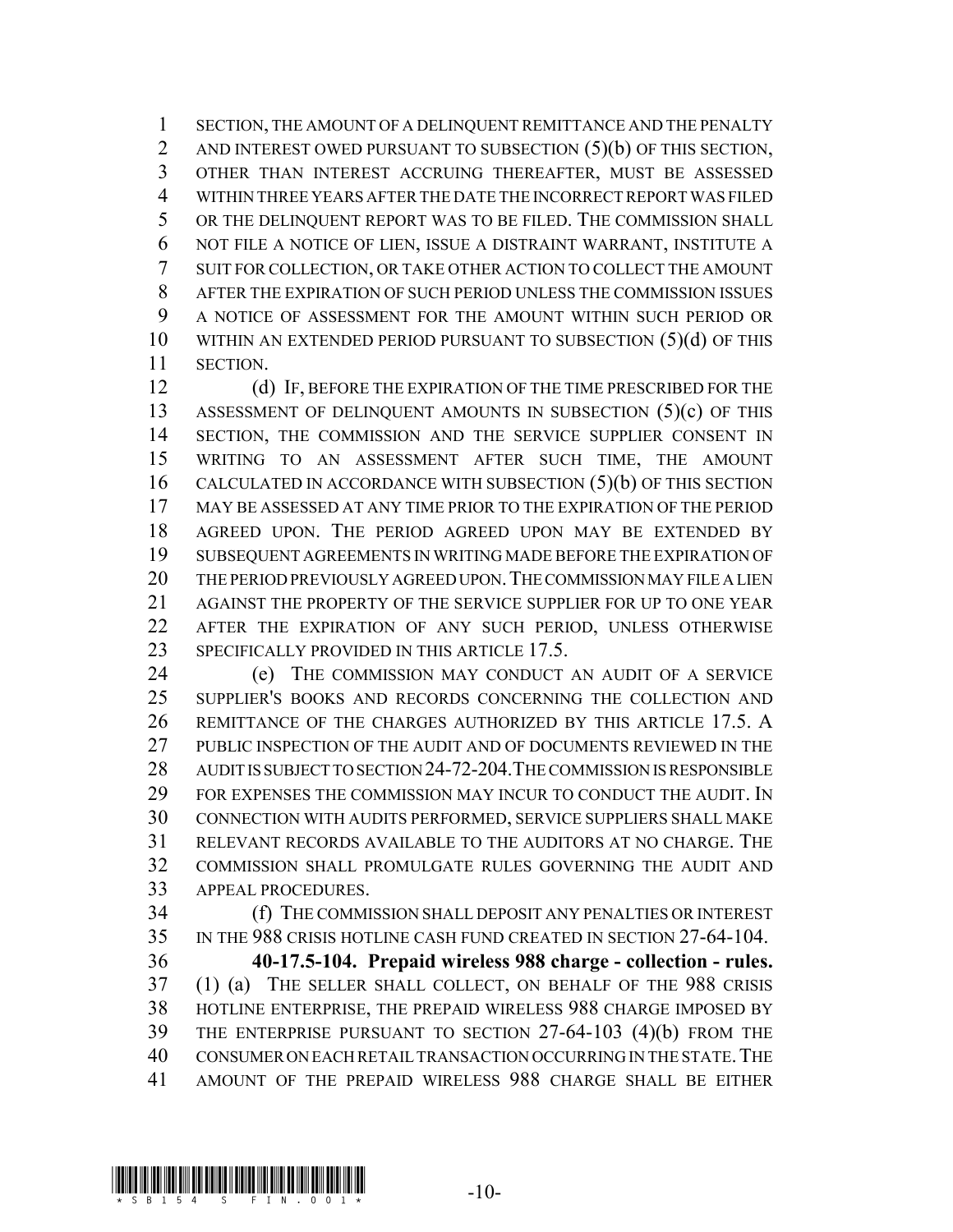DISCLOSED TO THE CONSUMER, OR SEPARATELY STATED OR STATED ON THE SAME LINE ITEM AS THE 911 SURCHARGE CREATED IN SECTION 29-11-102.3 ON AN INVOICE, RECEIPT, OR OTHER SIMILAR DOCUMENT THE SELLER PROVIDES TO THE CONSUMER. A SELLER SHALL ELECT TO EITHER DISCLOSE OR SEPARATELY STATE THE CHARGE AND SHALL NOT CHANGE 6 THE ELECTION WITHOUT THE WRITTEN CONSENT OF THE DEPARTMENT. THE SELLER IS DEEMED TO HAVE COLLECTED THE CHARGE NOTWITHSTANDING THE SELLER'S FAILURE TO SEPARATELY DISCLOSE OR STATE THE CHARGE ON AN INVOICE, RECEIPT, OR OTHER SIMILAR DOCUMENT THE SELLER PROVIDES TO THE CONSUMER.

 (b) FOR PURPOSES OF THIS SECTION, A RETAIL TRANSACTION OCCURS IN COLORADO IF:

 (I) THE CONSUMER EFFECTS THE RETAIL TRANSACTION IN PERSON 14 AT A BUSINESS LOCATION IN COLORADO;

15 (II) IF SUBSECTION (1)(b)(I) OF THIS SECTION DOES NOT APPLY, THE PRODUCT IS DELIVERED TO THE CONSUMER AT A COLORADO ADDRESS 17 PROVIDED TO THE SELLER:

18 (III) IF SUBSECTIONS  $(1)(b)(I)$  AND  $(1)(b)(II)$  OF THIS SECTION DO NOT APPLY, THE SELLER'S RECORDS, MAINTAINED IN THE ORDINARY COURSE OF BUSINESS, INDICATE THAT THE CONSUMER'S ADDRESS IS IN COLORADO AND THE RECORDS ARE NOT MADE OR KEPT IN BAD FAITH;

 $(IV)$  IF SUBSECTIONS  $(1)(b)(I)$  TO  $(1)(b)(III)$  OF THIS SECTION DO 23 NOT APPLY, THE CONSUMER GIVES A COLORADO ADDRESS DURING THE CONSUMMATION OF THE SALE, INCLUDING THE CONSUMER'S PAYMENT INSTRUMENT IF NO OTHER ADDRESS IS AVAILABLE, AND THERE IS NO INDICATION THAT THE ADDRESS IS GIVEN IN BAD FAITH; OR

27 (V) IF SUBSECTIONS  $(1)(b)(I)$  TO  $(1)(b)(IV)$  OF THIS SECTION DO NOT APPLY, THE MOBILE TELEPHONE NUMBER IS ASSOCIATED WITH A COLORADO LOCATION.

 (c) THE PREPAID WIRELESS 988 CHARGE IS THE LIABILITY OF THE CONSUMER AND NOT OF THE SELLER; EXCEPT THAT THE SELLER IS LIABLE TO REMIT ALL PREPAID WIRELESS 988 CHARGES THAT THE SELLER COLLECTS FROM A CONSUMER AS PROVIDED IN SUBSECTION (2) OF THIS SECTION.

 (d) THE AMOUNT OF THE PREPAID WIRELESS 988 CHARGE THAT IS COLLECTED BY A SELLER FROM A CONSUMER IS NOT INCLUDED IN THE BASE FOR MEASURING ANY TAX, FEE, SURCHARGE, OR OTHER CHARGE THAT IS IMPOSED BY THE STATE, ANY POLITICAL SUBDIVISION OF THE STATE, OR ANY INTERGOVERNMENTAL AGENCY.

 (2) (a) THE SELLER SHALL REMIT ANY COLLECTED PREPAID WIRELESS 988 CHARGES TO THE DEPARTMENT AT THE TIMES AND IN THE

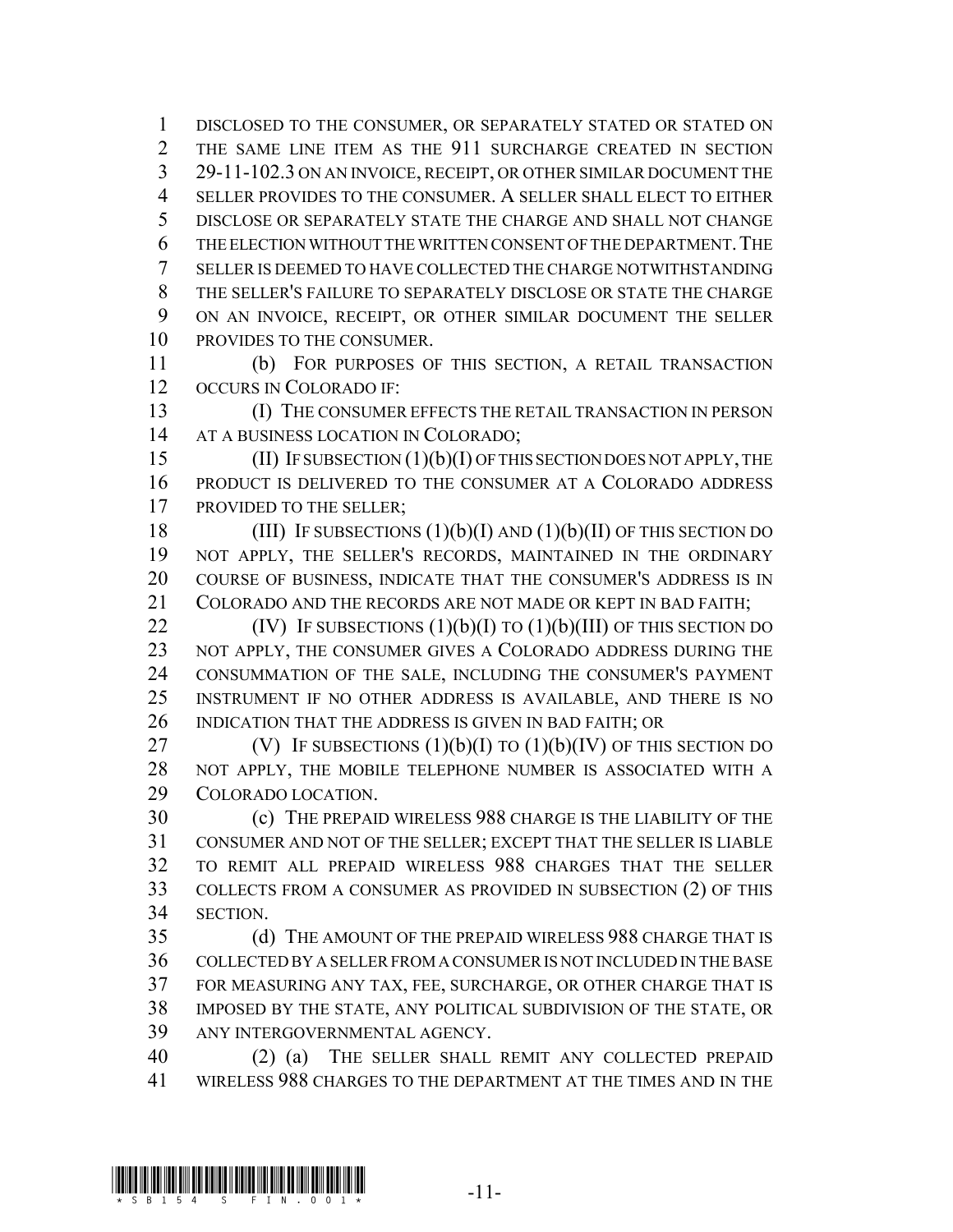MANNER PROVIDED IN PART 1 OF ARTICLE 26 OF TITLE 39. THE DEPARTMENT SHALL ESTABLISH, BY RULE, REGISTRATION AND PAYMENT PROCEDURES THAT SUBSTANTIALLY COINCIDE WITH THE REGISTRATION AND PAYMENT PROCEDURES THAT APPLY UNDER PART 1 OF ARTICLE 26 OF TITLE 39. A SELLER IS SUBJECT TO THE PENALTIES UNDER PART 1 OF ARTICLE 26 OF TITLE 39 FOR FAILURE TO COLLECT OR REMIT A PREPAID WIRELESS 988 CHARGE IN ACCORDANCE WITH THIS SECTION.

 (b) A SELLER MAY DEDUCT AND RETAIN THREE AND THREE-TENTHS PERCENT OF THE PREPAID WIRELESS 988 CHARGES THAT ARE COLLECTED 10 BY THE SELLER FROM THE CONSUMERS.

 (c) THE AUDIT AND APPEAL PROCEDURES APPLICABLE TO THE 12 STATE SALES TAX PURSUANT TO PART 1 OF ARTICLE 26 OF TITLE 39 APPLY TO PREPAID WIRELESS 988 CHARGES.

 (d) THE DEPARTMENT SHALL, BY RULE, ESTABLISH PROCEDURES BY WHICH A SELLER MAY DOCUMENT THAT A TRANSACTION IS NOT A RETAIL TRANSACTION, WHICH PROCEDURES MUST SUBSTANTIALLY COINCIDE WITH THE PROCEDURES FOR DOCUMENTING THAT A SALE WAS WHOLESALE FOR PURPOSES OF THE SALES TAX PURSUANT TO PART 1 OF ARTICLE 26 OF TITLE 39.

20 (e) (I) THE STATE TREASURER SHALL CREDIT THE PREPAID WIRELESS 988 CHARGES REMITTED TO THE DEPARTMENT PURSUANT TO 22 SUBSECTION (2)(a) OF THIS SECTION TO THE 988 CRISIS HOTLINE CASH 23 FUND CREATED IN SECTION 27-64-104.

**(II) THE DEPARTMENT MAY RETAIN UP TO THREE PERCENT OF THE** 25 COLLECTED CHARGES NECESSARY TO REIMBURSE THE DEPARTMENT FOR ITS DIRECT COSTS OF ADMINISTERING THE COLLECTION AND REMITTANCE OF PREPAID WIRELESS 988 CHARGES.

 (3) THE PREPAID WIRELESS 988 CHARGE IMPOSED PURSUANT TO 29 SECTION 27-60-103 (4)(b) IS THE ONLY DIRECT 988 FUNDING OBLIGATION IMPOSED WITH RESPECT TO PREPAID WIRELESS TELECOMMUNICATIONS SERVICE IN THE STATE. NO TAX, FEE, SURCHARGE, OR OTHER CHARGE TO FUND THE 988 CRISIS HOTLINE IS IMPOSED BY THE STATE, ANY POLITICAL SUBDIVISION OF THE STATE, OR ANY INTERGOVERNMENTAL AGENCY UPON A SELLER OR CONSUMER WITH RESPECT TO THE SALE, PURCHASE, USE, OR PROVISION OF PREPAID WIRELESS TELECOMMUNICATIONS SERVICE.

 **40-17.5-105. Immunity of providers.** NO SERVICE PROVIDER OR SERVICE SUPPLIER, OR ANY EMPLOYEE OR AGENT THEREOF, SHALL BE LIABLE FOR ANY DAMAGES IN A CIVIL ACTION FOR INJURIES, DEATH, OR LOSS TO PERSON OR PROPERTY INCURRED AS A RESULT OF ANY ACT OR OMISSION OF SUCH SERVICE PROVIDER, SERVICE SUPPLIER, EMPLOYEE, OR AGENT IN CONNECTION WITH DEVELOPING, ADOPTING, IMPLEMENTING,